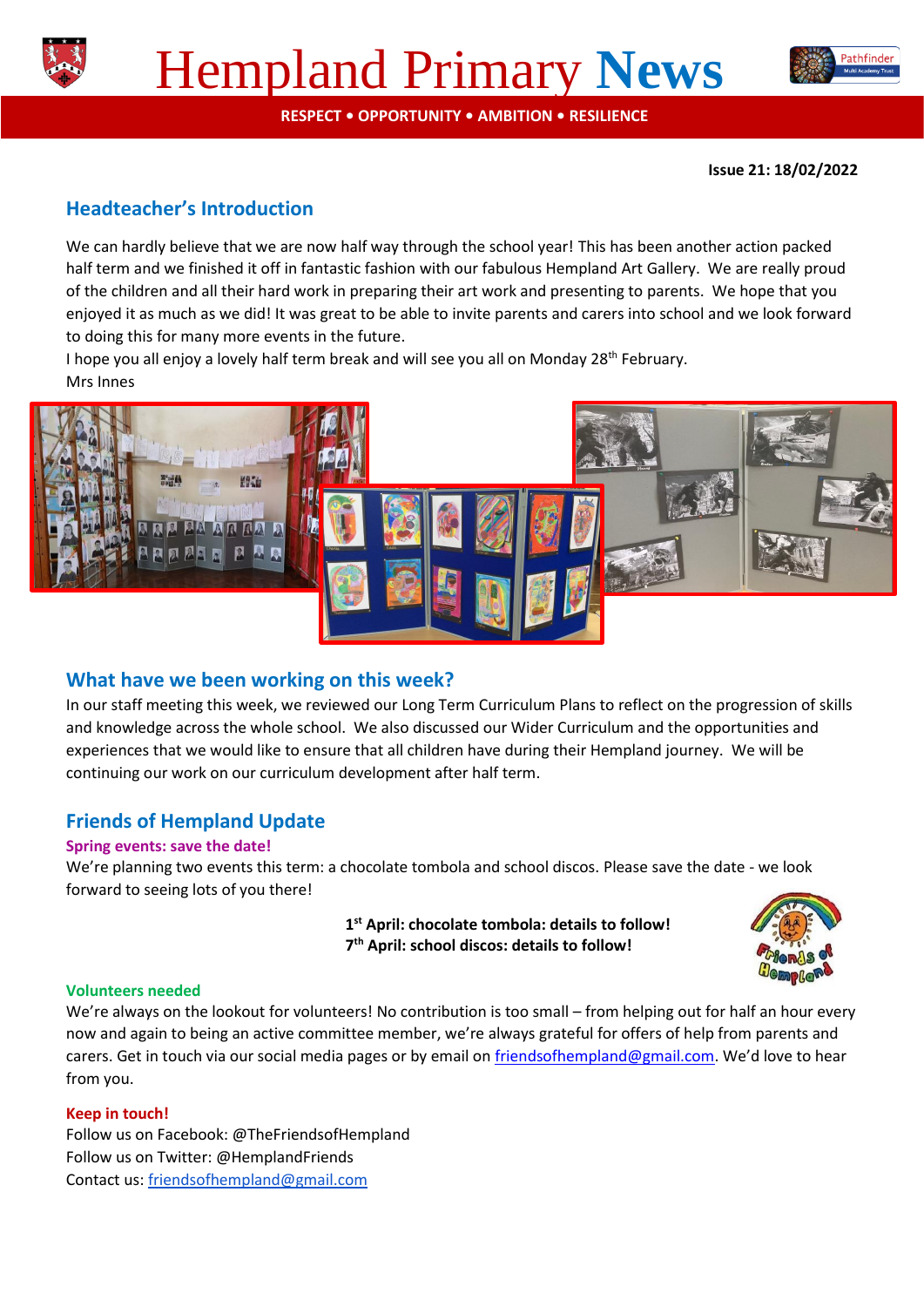



**RESPECT • OPPORTUNITY • AMBITION • RESILIENCE**

# **E-safety tip of the week**

Alexa is an artificial intelligence (AI) software assistant created by Amazon in 2014 through which smartphone, tablet and smart device users can issue voice commands and ask questions in a range of languages by issuing the 'wake' or activation word Alexa. It can be accessed in several ways and is integrated into a growing number of 'smart' products including speakers, phones and clocks. Once viewed as expensive gimmicks, Alexa is now one of the most used voice assistants in the world. In the free National Online Safety guide, you'll find tips on a number of potential risks such as privacy risks, age-inappropriate content and insecure devices.

**Deaf Awareness** 





## **Dates for the first week back**

| Monday 28 <sup>th</sup> February | <b>School opens after half term</b>                      |  |
|----------------------------------|----------------------------------------------------------|--|
| Tuesday 1 <sup>st</sup> March    |                                                          |  |
| Wednesday 2 <sup>nd</sup> March  | Year 5 Peat Rigg Residential - Day 1                     |  |
|                                  | <b>Chance to Shine cricket starts for Year 3 &amp; 5</b> |  |
|                                  | Adopted parents coffee afternoon 2pm                     |  |
| Thursday 3 <sup>rd</sup> March   | Year 5 Peat Rigg Residential - Day 2                     |  |
|                                  | <b>World Book Day</b>                                    |  |
| Friday 4 <sup>th</sup> March     | Year 5 Peat Rigg Residential - Day 3                     |  |

## **Future diary dates**

**Monday 7th March - Teacher training day – School closed to pupils** 

Save the date! Year 6 leavers party to be held at Heworth Cricket Club on the Evening of Friday 22nd July Further details to follow!